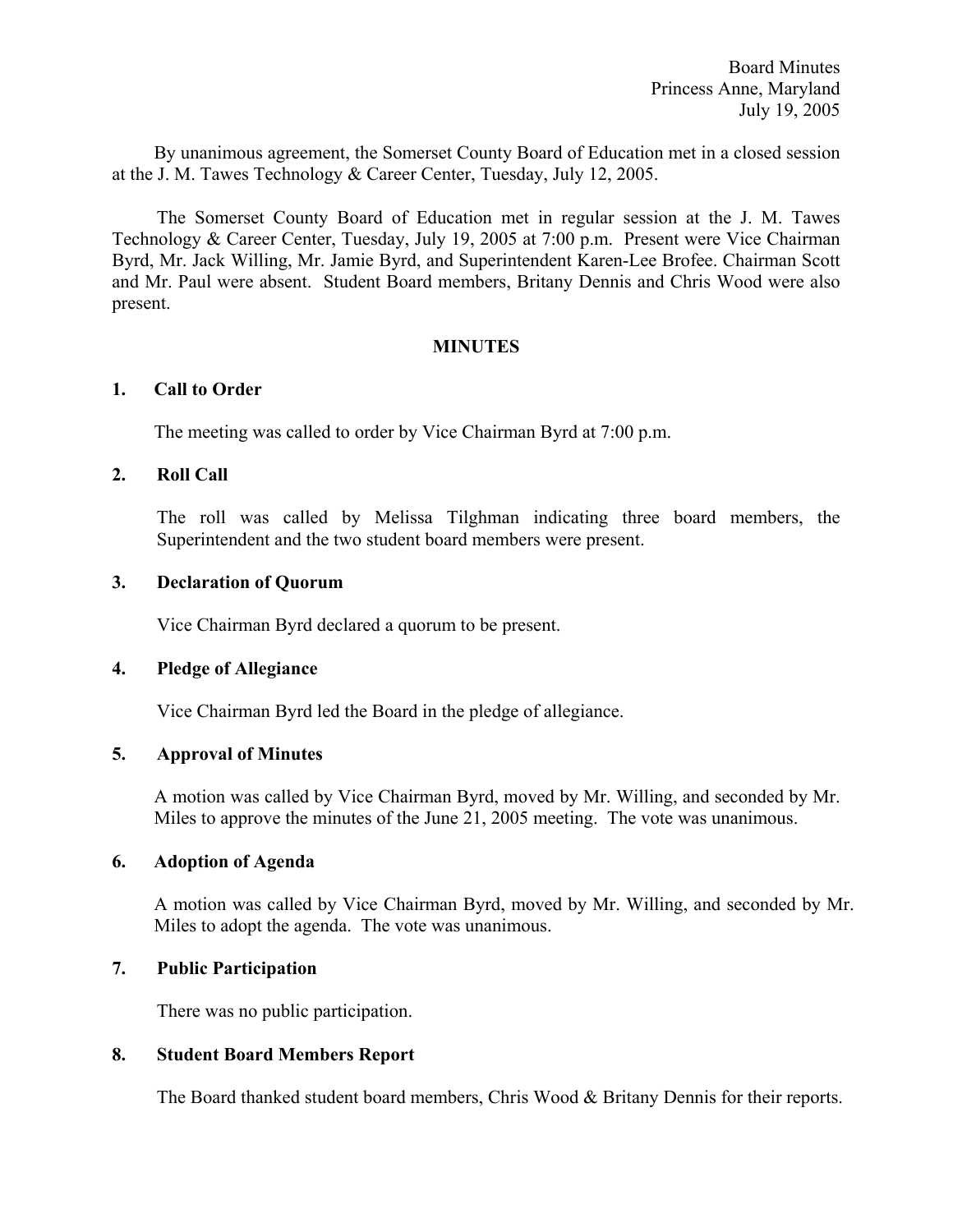# **8. Old Business**

# **A**. **Policies**

1. Administration of Medication #600-32

Amended Policy #600-32 will be presented for approval at the August 16, 2005 Board Meeting.

- 2. Facilities Update and Transportation
	- $\triangleright$  Mr. Miles moved and Mr. Willing seconded and a unanimous vote was made to approve the Proposal for the Hazardous Waste Removal Contract at Woodson Elementary School.
	- ¾ Mr. Willing moved and Mr. Miles seconded to approve the County Road mitigation. The vote was unanimous.
	- $\triangleright$  A motion was called by Vice Chairman Byrd, moved by Mr. Willing, and seconded by Mr. Miles to approve the purchase of two new county vehicles. The vote was unanimous.
	- $\triangleright$  Mr. Daugherty also reported the termination of the Woodson Elementary Wireless Data Contract.

# **9. New Business**

## **A. Human Resources**

1. New Hires, Retirees, and Resignations

Mr. Willing moved and Mr. Miles seconded to approve Mr. Lawson's Human Resources report. The Board also agreed that the New Hires, Retirees, and Resignations would be read at the August 16, 2005 Board Meeting.

2. Ms. Hopkins announced the partnership with Salisbury University and introduced Nancy Michelson who will be providing professional development for all secondary education teachers.

# **B. Finance Report**

1. Finance Report

Mrs. Miller informed the Board the Budget was on target.